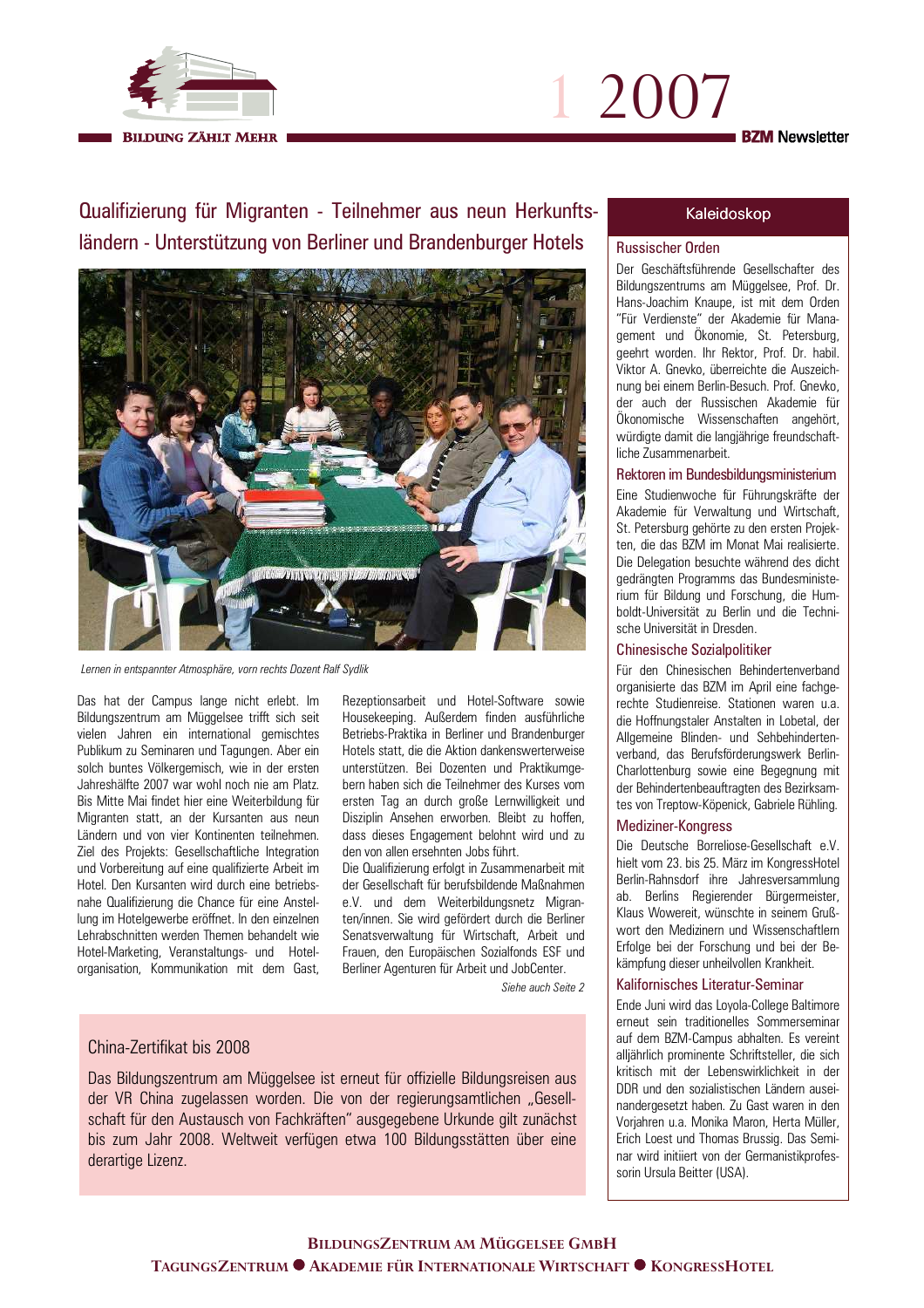



## **BILDUNG ZÄHLT MEHR**

# Migrantenkurs - Gesichter unserer Nachbarn









**Rildleiste links** 

Hermann Sihler

(Brasilien),

Judith Knost

Sedat Frhelvaci

(Türkei)

(Kenia).

von oben:



Obere Reihe von links Juana Wolff (Herkunftsland Peru), Eugenia Maser (Tadshikistan) Constanza Alvarado de Jablonski (Kolumbien)

#### Judith Knost:

Ich hatte Zweifel, ob ich überhaupt was verstehen werde, aber langsam veränderten sich meine Gedanken durch die Motivation und die sehr verständlichen Unterrichtsmethoden meines Lehrers, Herrn Sydlik. Ich hab mich vorher sehr niedrig gefühlt, aber jetzt nicht mehr...

# Tanriver Nilüver

Die Lehrer sind professionell, geben einem Mut. es zu schaffen. Der Unterricht ist perfekt. es wird alles beigebracht, was man auch im Leben wissen sollte. Das Gefühl finde ich super. Es wird auch sehr viel geholfen, eine Praktikumstelle zu finden

#### Juana Wolff:

Mit dem Ablauf des Programms, - organisiert von Ulrich Mitzschke - bin ich sehr zufrieden Schade nur, dass der Kurs so kurz ist. Mit den Dozenten und Professoren bin ich auch sehr zufrieden. Besonders Herr Sydlik hat unser Vertrauen gewonnen. Seine Kompetenz und Menschenliebe haben bei uns tiefen Eindruck hinterlassen. Beim Praktikum habe ich viel gelernt. Die Hotelarbeit war sehr interessant und ich denke, dass ich gut geeignet bin. Kurz gesagt, ich bedanke mich für die Möglichkeit, an dieser Maßnahme teilnehmen zu dürfen.

Hotels, die Praktika für den Migrantenkurs gewährten:

Hotel Mercure, Tegel, Hotel Senator, Spandau Dorint Novotel, Berlin-Mitte, Hilton Berlin Hotel Nora, Lichtenberg, Courtyard by Marriot, Köpenick Hotel Alte Mühle, Schöneiche.

## Dank gilt auch den Berliner Jobcentern

u a von Trentow-Könenick von Mitte Neukölln von Friedrichshain-Kreuzberg, Frau Hussain. und Tempelhof-Schöneberg.

sowie den Ausländerbeauftragten von Treptow-Köpenick, Violetta Tobias

und Pankow, Karin Wüsten

#### Belorussische Tage der Akademie

Jeweils mehr als 40 Studentinnen und Studenten sowie Dozenten von Hochschulen der Republik Belarus waren am 2, und 7. Mai sowie bereits Anfang Februar Gast des Bildungszentrums am Müggelsee. Das BZM gestaltete für sie Tage der Akademie" bei dem die Themen "Internationales und europäisches Währungssystem", Marktwirtschaftliche Unternehmensführung" und "Wirtschaftsrecht" debattiert wurden. Als kompetente Gesprächspartner standen dafür Prof. Klaus Kolloch sowie Rechtsanwalt Thomas Knoll-Biermann von der international vor allem in Osteuropa agierenden Kanzlei Dr. Arzinger & Partner zur Verfügung.

Die belorussischen Hochschulgruppen absolvieren Studienaufenthalte in Deutschland, um sich dabei näher mit dem Wirtschafts- und Rechtssystem der Bundesrepublik vertraut zu machen.

#### Nuria Dominguez Reyes:

Ich sehe die Weiterbildung als Chance, mich gesund einzuschätzen und mich weiter zu entwickeln im Bereich Hotellerie. Ich habe meine Stärken und Schwächen erkannt. Das ist für das Leben und den Beruf wichtig. Leider fühlte ich mich im Praktikum unterfordert. Ich hoffe, dass sich das ändert im nächston Praktikum



Von links : Olga Isaak (Kasachstan), Taylan Alakus (Türkei), Tanriver Nilüver (Türkei), Nuria Dominguez Reyes (Spanien), Bijan Noroozi-Loghman (Iran),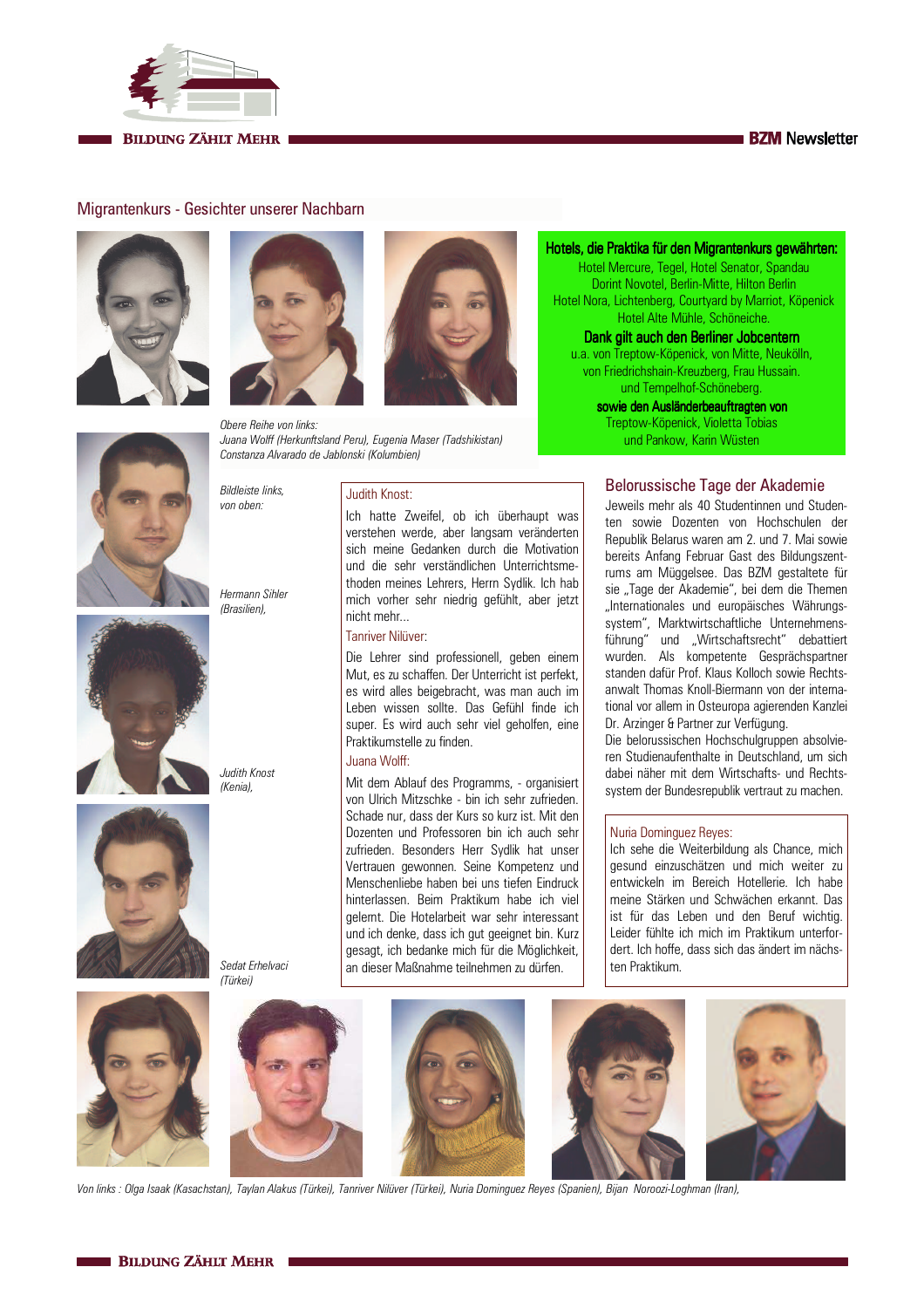## Chinesische Luftfahrtexperten auf Deutschlandtour

Eine Gruppe chinesischer Luftfahrtexperten hielt sich Mitte Januar für mehrere Tage im Bildungszentrum am Müggelsee auf. Die Gäste kamen von der Second Academy of China Aerospace & Industry Corporation. In Berlin-Reinickendorf besichtigten sie das Oberstufenzentrum der Georg-Schlesinger-Schule, eine Berufsbildungsstätte für Maschinen- und Fertiqungstechnik, sowie in Treptow den Innovationspark "Brennstoffzelle". Am Standort des Heizwerkes in Treptow verfolgen die Energiekonzerne Vattenfall und E.ON ein mehrjähriges Pilotprojekt, bei dem mit Hilfe einer Brennstoffzelle auf Methanolbasis Energie- und Wärme erzeugt wird.

Das BZM zeichnete auch für weitere Besuchsstationen der chinesischen Studiengruppe in Deutschland verantwortlich, darunter der Werkzeugmaschinenhersteller Gildemeister im baverischen Pfronten und das Mercedes-Werk im badischen Rastatt.

## Monatskurs für russische Landwirte

Am 4. April endete im Bildungszentrum am Müggelsee ein Managementkurs für russische Landwirte in leitenden Positionen. Unmittelbar vor Abschluss des Kurses hatte die Botschaft der Russischen Föderation in Berlin ihre Landsleute zu einem Rundtischgespräch mit Landwirtschaftsattaché Pawel. N. Kulakov geladen. Die Agrarspezialisten waren vor allem in Berlin selbst, im Bundesland Brandenburg und im Freistaat Sachsen unterwegs. Sie studierten dort, wie genossenschaftlich organisierte Betriebe erfolgreich unter marktwirtschaftlichen Bedingungen tätig sind. Außerdem organisierte das vom BZM geführte Konsortium für die Studiengäste Fachgespräche im Bundesministerium für Wirtschaft und Technologie und mit Spezialisten der Humboldt-Universität zu **Rerlin** 

Das BZM und seine Partner Gesellschaft für Zukunftsberufe und Bildung, Berlin, und Projekt/Beratung Prof. K. Döring, Eisenhüttenstadt, erreichten damit eine Jubiläumsmarke - es handelt sich nämlich um den 20. Kurs im Rahmen der so genannten Präsidentenprogramme. Im Auftrag des Bundeswirtschaftsministeriums organisiert in Deutschland die in Bonn ansässige InWEnt gGmbH derartige Projekte. Das Bildungszentrum am Müggelsee ist seit 1999 an der Ausrichtung von siebzehn solchen Managementkursen für Russland, zwei für die Ukraine und einem für Belarus beteiligt.



Visite in Berlin-Reinickendorf, Berufsbildungsstätte für Maschinen- und Fertigungstechnik der Georg-Schlesinger-Schule, zweiter von links BZM-Consultant Dr. Jiao Feng



Besuch in der Botschaft

**Weitere Besuchsstationen (Auszug)** Agrargenossenschaften: Dedelow, Ranzig, Schmachtenhagen, Worin und "Dresdener Vorland" KFL Landtechnik GmbH Löwenberg GmbH Großmarkt Beusselstraße, Berlin

Milchproduzent Campina und Saatzuchtinstitut in Prenzlau.

"Sächsische Winzergenossenschaft" Meißen Rinderproduktion Berlin-Brandenburg GmbH sowie Tierzucht-Anstalt Groß-Kreutz Eberswalder Wurst GmbH